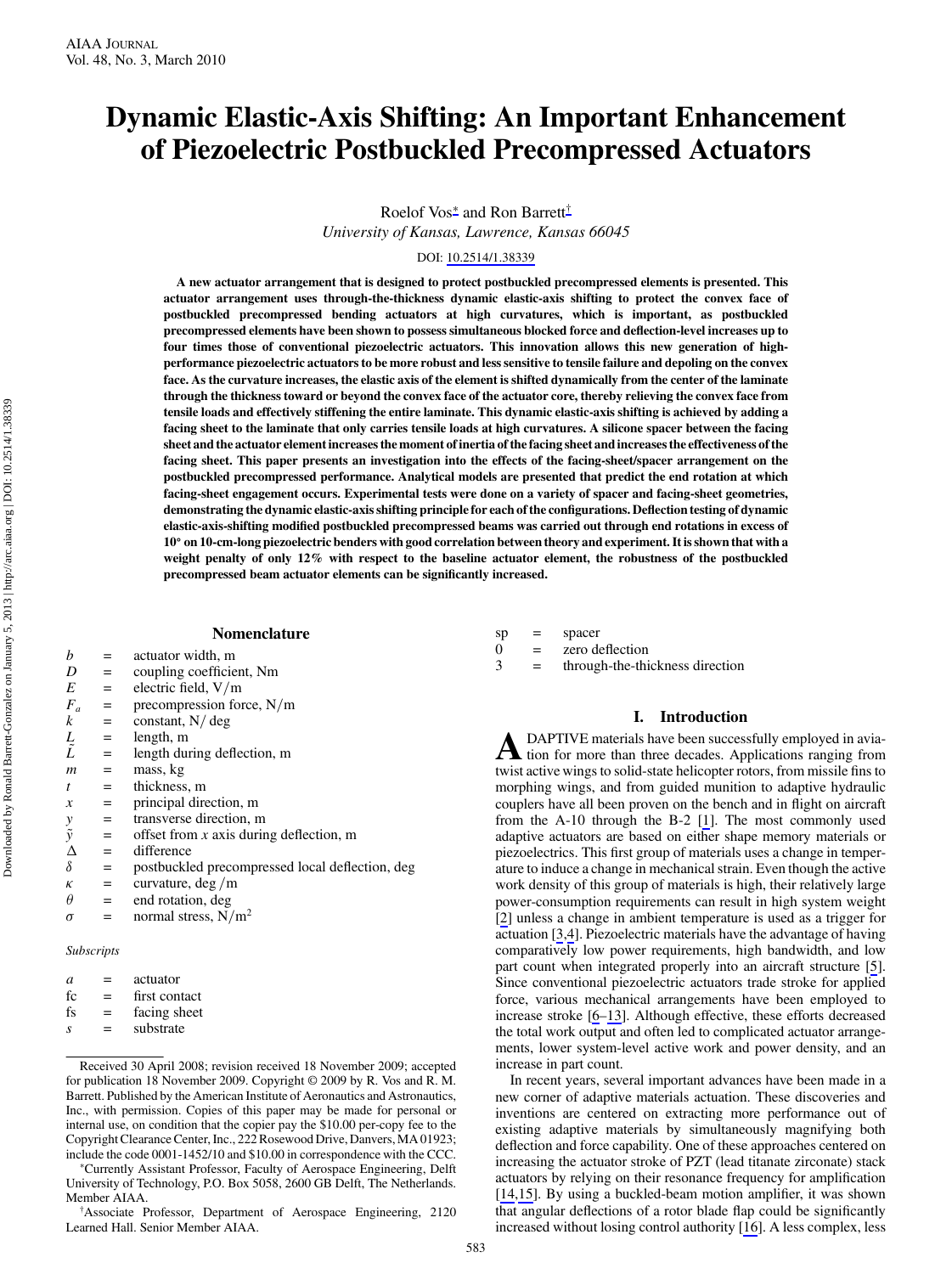<span id="page-1-0"></span>heavy, and less expensive approach is the concept of postbuckled precompression (PBP). Its earliest incarnation was primarily intended to increase the coupling coefficient exhibited by piezoelectric transducer elements [\[17](#page-7-0),[18\]](#page-7-0). Experimental testing showed that (apparent) transfer efficiencies approaching unity could be achieved by axially loading bending elements with forces that approached the buckling load of the beam. In 2002, various actuator configurations were invented that were intended to increase the mechanical work of piezoelectric actuators by using axial loads to increase the coupling coefficient [[12\]](#page-7-0). In 2003, these basic advances were expanded to the realm of aircraft flight control. The first patent application built upon the buckled-beam configuration connected various parts of the beam to flight control effectors on aircraft ranging from subsonic through hypersonic [[19\]](#page-7-0). Since this early filing, the invention has been applied to guided munitions and uninhabited aerial vehicles (UAVs) with a high level of success.

Figure 1 shows three examples of successful applications of PBP elements as flight control actuators. Figure 1a shows the a detail of the PBP-equipped XQ-138 convertible UAV. Figure 1b presents the application of PBP actuators in a morphing wing configuration to enable roll control on a subscale UAV. Figure 1c demonstrates the application of a PBP element in a control surface of a micro aerial vehicle. Other applications of PBP actuators include PBP-actuated synthetic jet actuators and a novel wing twisting device [\[20,21](#page-7-0)]. Analytical, semi-analytical, and finite element modeling were shown to accurately capture the behavior of PBP elements [[22,23](#page-7-0)].



Fig. 1 Application of PBP flight control actuators: a) PBP actuator element in grid fin test-rig assembly for application on XQ-138 [[24\]](#page-7-0), b) subscale UAV employing PBP-actuated morphing panels [\[25](#page-7-0)], and c) PBP-actuated flight control surface for micro aerial vehicle [[26\]](#page-7-0).

The concept of postbuckled precompression is relatively straightforward in that a slender beam is loaded axially to enhance bending deflections as the axial load and imperfection levels are increased. Because the imperfection level can be controlled by varying the active commanded moments generated by the adaptive elements placed on or in the beam, extremely large deflections can be commanded. In other words, the axial force creates a low net passive stiffness (LNPS) or zero net passive stiffness (ZNPS) in the beam. Figure 2 shows the basic PBP actuator principle and the effect of axial compression on the amount of deflection. A typical bender element configuration shows the usual centrally located substrate with a pair of piezoelectric elements bonded to either side so that bending deformations can be introduced. If one considers the shape of Fig. 2, it can be seen that the tensile stresses on the upper face of the upper piezoelectric element can induce element depoling and/or fracture at high deformation levels.

The reader is asked to consider three alternative PZT bender elements, each designed for the same amount of work output, but at various combinations of maximum applied moment and end rotation. Their design spaces can be shown in the applied-moment endrotation diagram of Fig. [3](#page-2-0). Within each design space of these actuator elements, a combination of the maximum rated applied moment and end rotation can be achieved. However, the actual maximum applied moment decreases linearly with end rotation, forming the absolute limits of each of the bender elements. Superposition of each of these limiting lines results in an absolute boundary of the design space within which all PZT bender elements of that particular work output operate. By creating a ZNPS PBP actuator, there is essentially no energy required to deform the structure, and the maximum applied moment can be generated throughout the range of end rotations, until the element fractures. In practice, the LNPS PBP actuator uses part of this energy to strain the structure. However, significant higher applied moments can be applied at increased end rotations. This can result in a significant expansion of the design space of the original actuator, as shown in Fig. [3.](#page-2-0)

As curvatures are increased to achieve high end rotations, the tensile stresses in the convex face form the end-rotation boundaries as depoling and tensile failure considerations come into play. One useful mechanism that has been shown to work quite well to expand these PBP boundaries is the use of coefficient of thermal expansion (CTE) mismatch between substrate and actuator elements. The residual stresses that exist as a result of a high-temperature cure of the laminate ensure that the PZT elements are in precompression. Although quite effective in expanding the end-rotation envelope, there are still difficulties at high curvature levels with simply using CTE mismatch for precompression of PBP elements. Accordingly, a new approach is needed to prevent tensile stresses from being experienced on the convex actuator face.



End Rotation, θ (deg) Fig. 2 Operating principle of a PBP actuator element.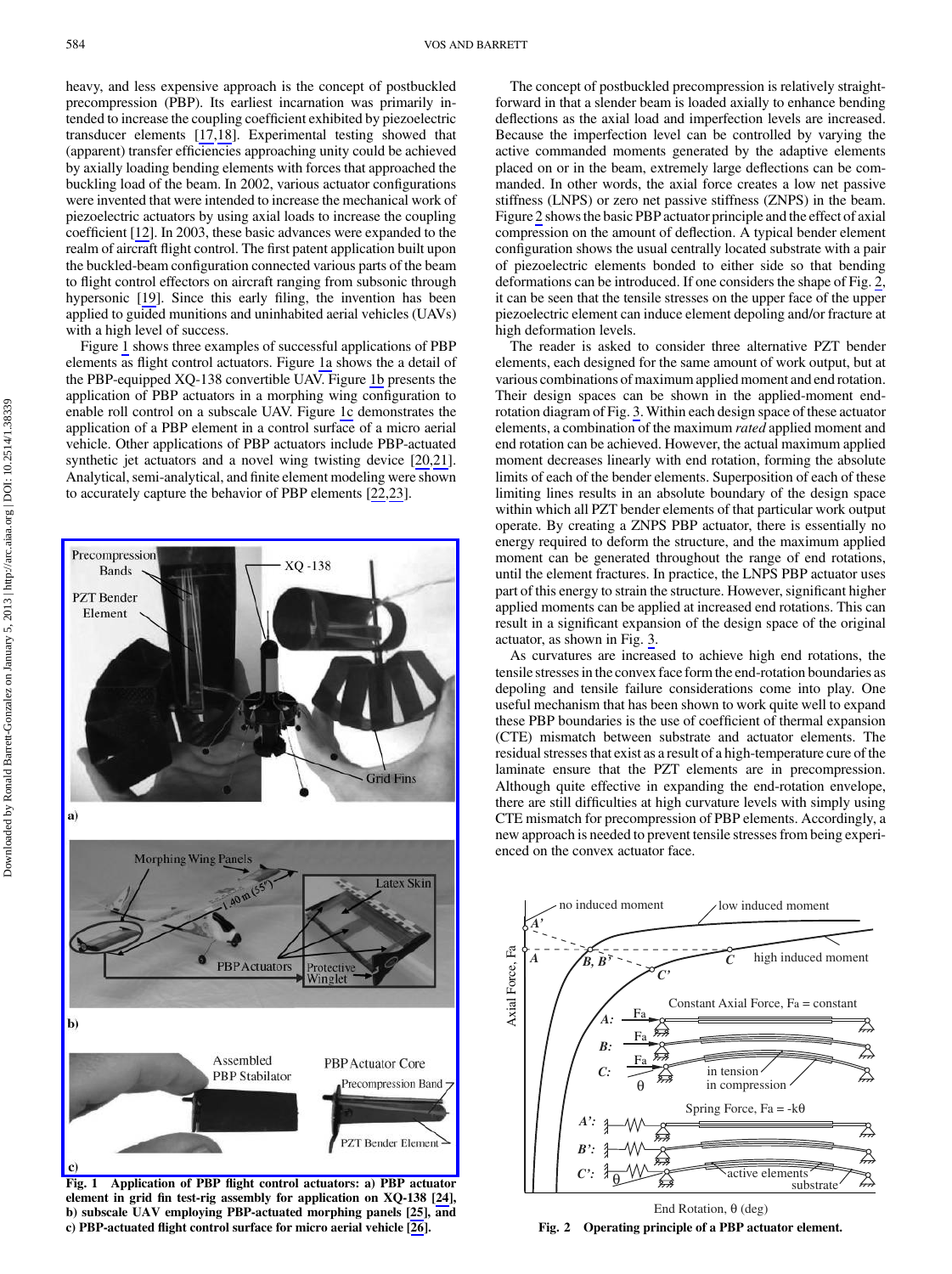<span id="page-2-0"></span>

Fig. 3 Expansion of moment-deflection boundaries made possible by PBP actuator configurations.

This new approach is the subject of this article and relies on the dynamic elastic-axis shifting (DEAS) of the actuator element. The DEAS method has a profound effect on the behavior of the PBP element, as it stiffens the element at high curvatures by shifting the elastic axis from the center of the bender element toward or beyond the convex actuator face [[19\]](#page-7-0). This principle is achieved by adding a facing sheet to the convex face of the actuator that only carries tensile load at high curvatures, thereby relieving the ceramic PZT sheet (see Fig. 4). By adding a highly compliant, low-stiffness spacer between the substrate and the facing sheet, the effect of facing-sheet engagement on the stiffness of the laminate can be tailored. In the present incarnation, the spacer is connected to the bender element at its center. The facing sheet is offset from the spacer and air resides between them. If the DEAS system is designed properly such that the facing-sheets engage before the tensile face of the element fails, it shifts the elastic axis so far that the convex actuator face only sees extremely small tensile stresses while the concave face experiences compressive stresses orders of magnitude greater.

DEAS is an important improvement of PBP actuators because it introduces a sudden increase in bending stiffness as the curvature increases. When the loading on the actuator is constant, the stiffening resists further curving. Additional measures such as external bump stops (as were used in all applications of Fig. [1\)](#page-1-0) can be omitted, resulting in an additional weight savings and complexity reduction. The addition of a facing-sheet arrangement to the PBP element increases the overall robustness of the actuator, making it even more competitive than conventional state-of-the-art flight control actuators.



Fig. 4 Sketch of dynamic elastic-axis shifting in PBP actuator because of facing-sheet application (side view).

## II. Facing-Sheet Engagement Modeling

To design PBP actuator elements with DEAS, it is important to be able to predict at which curvatures (or end rotations) facing-sheet engagement occurs. It is evident that this is dependent on the geometry of both the spacer and the facing sheet. In Fig. [5](#page-3-0) the process of facing-sheet engagement is presented in five subsequent sketches. Initial beam imperfections are introduced by applying an electric field over the PZT elements. The addition of an axial force increases end rotations until first contact (fc) is reached. Beyond  $\theta_{\rm fc}$  the beam, spacer, and facing sheet behave as one laminate. Based on the principle laid out in Fig. [5,](#page-3-0) the following subsections present two simple mathematical models that correlate the facing-sheet/spacer geometry to the end rotation of first contact.

## A. Facing Sheet

Considering a cosine form factor for the facing sheet, which has been experimentally shown to be accurate to within 3% of the actual form factor, the following expression describes the shape of the facing sheet at zero PBP beam deflection as a function of horizontal coordinate,  $x$ , the length of the spacer at zero deflection,  $L_{0sp}$ , and the maximum height of the facing sheet,  $y_{0fs}$ :

$$
y_{\rm fs}(x) = \frac{y_{\rm 0fs}}{2} \left[ 1 - \cos\left(\frac{2\pi x}{L_{\rm 0sp}}\right) \right] \tag{1}
$$

From experiments performed and reported in Sec. [IV,](#page-4-0) it was determined that the shapes of the actual facing sheets used experimentally possessed vertical displacements that differed in length by no more than 3% of from the cosine form factor described in Eq. (1). See Fig. [5](#page-3-0) for a schematic representation of facing-sheet/spacer arrangement, facing-sheet engagement, and nomenclature.

### B. Substrate

If one assumes a parabolic form factor for the substrate, which is also a very close approximation to the actual measured shapes of the substrate centerline, then the following relationship is seen between the centerline of the substrate, the horizontal coordinate  $x$ , and the end tab rotation angle  $\theta$ :

$$
\tilde{y}_s(x) = \left(x - \frac{x^2}{L_{sp}}\right) \tan \theta \tag{2}
$$

## C. Spacer

Considering that the spacer is attached to neither the substrate nor the facing sheet, it fundamentally holds its thickness dimensional characteristics through deflection to first contact. Accordingly, using Eq. (2), the height of the upper face of the spacer during deflection,  $\tilde{y}_{sp}(x)$ , can be approximated by the following expression:

$$
\tilde{y}_{sp}(x) = y_{sp}(x) + \tilde{y}_s(x) = \frac{y_{0sp}}{2} \left[ 1 - \cos\left(\frac{2\pi x}{L_{sp}}\right) \right]
$$

$$
+ \left(x - \frac{x^2}{L_{sp}}\right) \tan \theta \tag{3}
$$

From Eq. (3), it can be seen that the height of the upper face of the spacer during deflection is approximated by the height of the spacer with zero deflection,  $y_{sp}$ , and the shape of the substrate centerline during deflection,  $\tilde{y}_{sp}$ .

#### D. First-Order First-Contact Estimation by Center-Point Matching

If one assumes that at small deflections, the actual mode shapes of the facing sheet, beam, and spacer possess manufacturing irregularities near the edges, making the shapes of the three very similar, then one can assume that contact occurs when the upper surface of the spacer first reaches the *y* coordinate of the facing sheet at the midpoint of the PBP beam, such that

$$
\tilde{y}_{fs}|_{x=L_{sp}/2} = \tilde{y}_{sp}|_{x=L_{sp}/2}
$$
\n(4)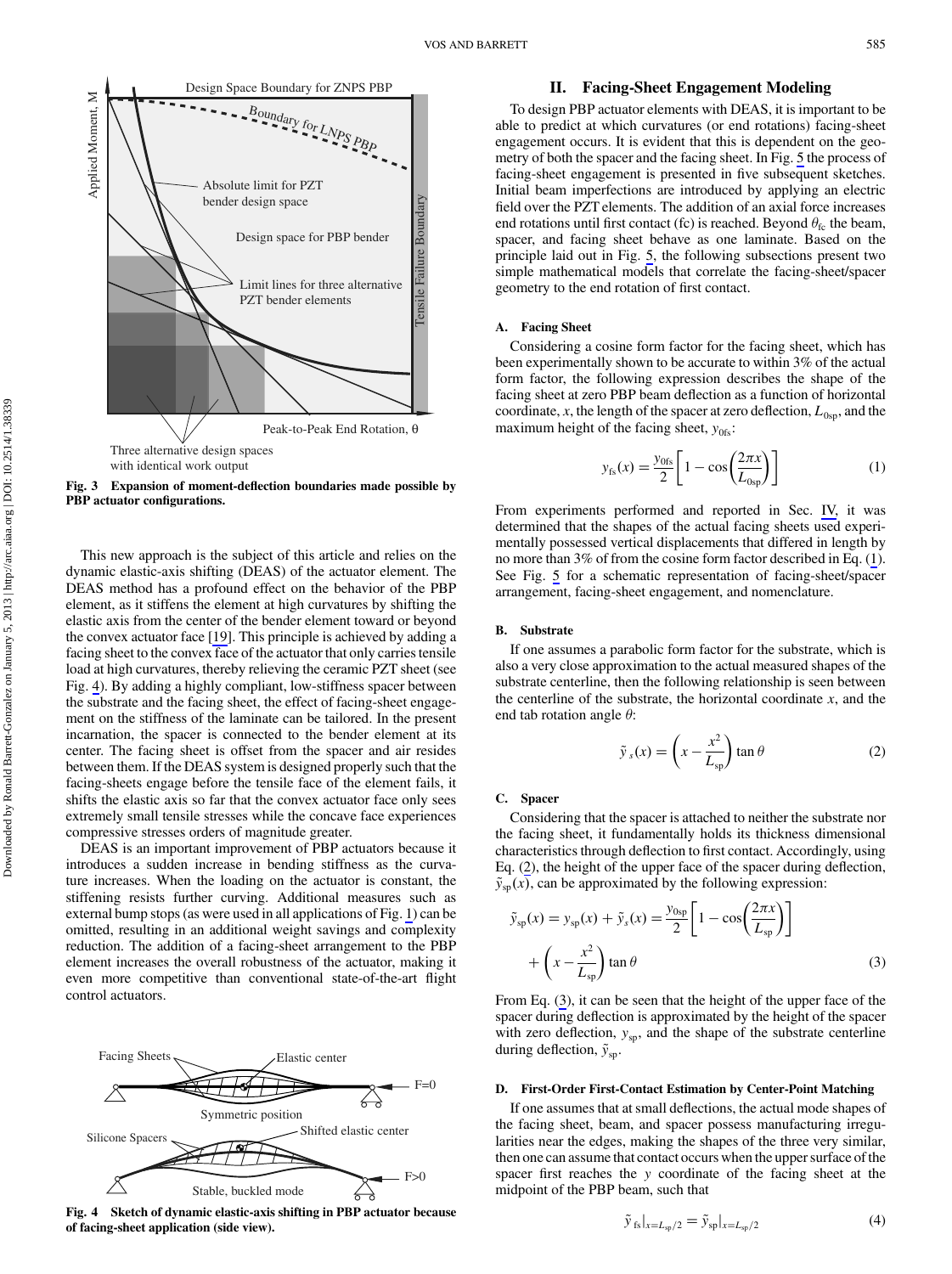<span id="page-3-0"></span>

Fig. 5 Schematic representation of facing-sheet engagement and definitions.

Unlike the imperfection levels mentioned in Sec. [I](#page-0-0), which are controlled deviations from a perfectly straight beam by inducing a uniform bending moment, manufacturing irregularities are typically one to three orders of magnitude smaller than commanded imperfections. Accordingly, these manufacturing irregularities, although artifacts of real test articles, do not make significant contributions to the overall deformed shapes of the commanded structural deformations. Substituting Eqs. ([1](#page-2-0)) and [\(3\)](#page-2-0) and keeping in mind that  $L_{0sp} \rightarrow L_{sp}$  in buckled mode yields a first-order approximation for contact,

$$
\tan \theta_{\rm fc} = \frac{4}{L_{\rm sp}} (y_{\rm 0fs} - y_{\rm 0sp})
$$
 (5)

From Eq. (5) it can be seen that by this first-order estimation, the tab angle  $\theta$  is just a simple function of the air gap between the upper surface of the spacer and the facing sheet, divided by the length of the spacer.

#### E. Second-Order First-Contact Estimation by Length Matching

A more accurate method of determining the onset of first contact can be obtained by matching the lengths of the facing sheet and the upper surface of the spacer. The length of the facing sheet can be obtained by integrating Eq. ([1](#page-2-0)) as follows:

$$
L_{\text{fs}} = \int_0^{L_{\text{sp}}} \sqrt{1 + \left(\frac{dy_{\text{fs}}(x)}{dx}\right)^2} dx
$$

$$
= \int_0^{L_{\text{sp}}} \sqrt{1 + \left[\frac{y_{0\text{fs}}\pi}{L_{\text{sp}}} \sin\left(\frac{2\pi x}{L_{\text{sp}}}\right)\right]^2} dx
$$
(6)

If one integrates Eq. [\(1\)](#page-2-0) and assumes that  $y_{0fs} \ll L_{sp}$ , then the following approximation of facing-sheet length can be obtained:

$$
L_{\rm fs} = \tilde{L}_{\rm fs} \simeq L_{\rm sp} \bigg[ 1 + \bigg( \frac{y_{\rm 0fs}}{2L_{\rm sp}} \bigg)^2 \bigg] \tag{7}
$$

The above approximation has been shown to be good to within  $1\%$ , given facing-sheet offset levels *y*0fs of no more than 10% of the spacer length,  $L_{\text{sp}}$ . From experiments performed and reported in Sec. [IV,](#page-4-0) it was determined that the length of the actual experimental facing sheets,  $L_{fs}$ , were indeed within 1% of the estimated facing-sheet length given the above restriction on  $y_{0fs}$ .

Given the comparatively complicated mode shape of the upper surface of the spacer, an elegant simplification as shown above in Eq. (6) is not possible. Still, one can solve exactly for the length by integrating the mode shape:

$$
L_{\text{fs}} = \int_0^{L_{\text{sp}}} \sqrt{1 + \left(\frac{dy_{\text{sp}}(x)}{dx}\right)^2} dx
$$
  
= 
$$
\int_0^{L_{\text{sp}}} \sqrt{1 + \left[\frac{y_{\text{osp}}\pi}{L_{\text{sp}}} \sin\left(\frac{2\pi x}{L_{\text{sp}}}\right) + \left(1 - \frac{2x}{L_{\text{sp}}}\right) \tan \theta\right]^2} dx
$$
 (8)

Because it can be shown that the lengths of the facing sheet and upper surface of the spacer for equal midpoint thicknesses are within 0.04% for end rotations up through even  $10^{\circ}$ , the lengths of the upper surface of the spacer can be equated to the facing-sheet length as follows:

$$
\tilde{L}_{\text{fs}} = L_{\text{fs}} = L_{\text{sp}} \left[ 1 + \left( \frac{y_{0\text{fs}}}{2L_{\text{sp}}} \right)^2 \right] \simeq \tilde{L}_{\text{sp}} = L_{\text{sp}} \left[ 1 + \left( \frac{y_{0\text{fs}}}{2L_{\text{sp}}} \right)^2 \right]
$$
\n
$$
= L_{\text{sp}} \left[ 1 + \left( \frac{y_{\text{sp}} + \frac{L_{\text{sp}}}{4} \tan \theta}{2L_{\text{sp}}} \right)^2 \right] \tag{9}
$$

Of course, it makes sense that the above estimation degenerates to Eq. (5) upon solution. However, for a higher level of accuracy, Eqs. (6) and (8) can be equated. As noted previously, whether using Eqs. (6) and (8) or Eq. (5), for the deflections considered in this paper and given current manufacturing capabilities, the solution methods bear the similar levels of relevance against experimental data.

#### III. Prototype Description

The PBP actuator element under consideration was based on the conventional bimorph PZTactuator laminate, as displayed in Fig. 6. It consisted of two 192  $\mu$ m PZT-5A sheets bonded to either side of a 76  $\mu$ m aluminum substrate. The bonding layer between PZT and the aluminum consisted of Hysol 9420, and E-glass reinforced epoxy end tabs were added to either side of the substrate next to the PZT sheets to provide structural area to bond the facing sheets to. To ensure a smooth outer actuator surface (which was important for the functionality of the DEAS concept),  $25-\mu$ m-thick steel leads were attached to the



191 μm (7.5 mil) thick PZT-5A piezoceramic sheets

 $\Box$  76  $\mu$ m (3 mil) thick aluminum substrate, 51  $\mu$ m (2 mil) bond on either side

 $\Box$  191 µm (7.5 mil) thick E-glass reinforced epoxy end tabs Fig. 6 Typical PBP bender configuration.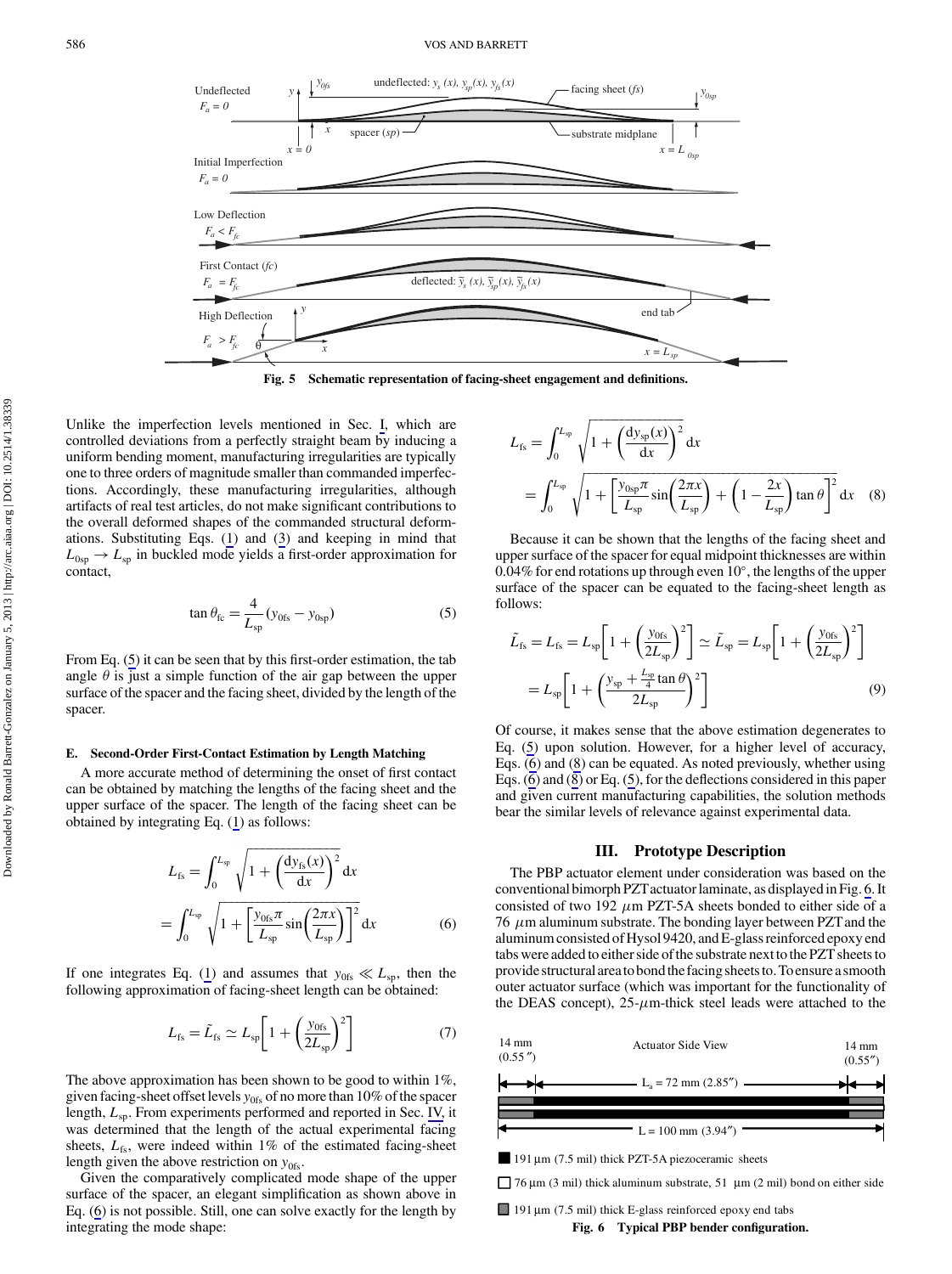<span id="page-4-0"></span>

Fig. 7 Bimorph PBP actuator with facing sheets; dimensions and definitions (side view).

electrode faces of the actuator. The electrodes were electrically insulated by adding a 51  $\mu$ m polyester tape layer on top of them.

Dynamic elastic-axis shifting in PBP actuators was achieved by adding 76  $\mu$ m facing sheets to either side of the actuator. In the initial state, both facing sheets formed a cosine shape with a maximum offset  $y_{fs}$  from the actuator surface (see Fig. 7). Between the actuator face and the facing sheet, a highly compliant silicone spacer was positioned that also exhibited a cosine shape with a peak displacement from the actuator surface,  $y_{sp}$ . The low stiffness (180 kPa) of the silicone spacer provided a negligible effect on the amount of bending stiffness of the beam. When the element bent due to a compressive force applied in axial direction (as in Fig. [2](#page-1-0)), the facing sheet at the convex face made contact with the silicone spacer, which loaded the facing sheet in tension and the actuator element in compression, relieving the tension-sensitive convex PZT sheet. In this process, the elastic axis shifted through the thickness of the laminate toward or beyond (depending on  $y_{\rm sp}$ ) the convex face of the actuator (see Fig. [4](#page-2-0)).

#### IV. Experimental Testing and Results

To map out the influence of the facing-sheet geometry on the behavior of the PBP actuator, a series of tests were conducted. The experimental setup consisted of a PBP element in vertical pin–pin configuration in an axial compression tool. By moving the top end of the actuator downward, the compression tool applied axial force to the actuator and forced it to bend. Simultaneously, both axial force and vertical displacement were recorded (with an accuracy of 0.1  $\mu$ m and 0.1 mN, respectively). Vertical displacement  $\Delta x$  was then correlated to end rotation  $\theta$  with the assumption that the mode shape of the PBP element resembled an arc. This relationship was determined empirically using laser reflection techniques and yielded  $\Delta x = 0.006 \theta (\theta + 4.6)$ , where  $\theta$  was measured in degrees (accuracy of  $0.1^{\circ}$ ), and  $\Delta x$  was in millimeters. Since charged PZT actuators are sensitive to creep, the compression test on the PBP actuator elements was carried out rapidly: within 3 s after the voltage was applied, all data was taken. Figure 8 shows the general layout of the test.

To investigate the influence of spacer height  $y_{sp}$  and facing-sheet offset  $y_{fs}$  on the force-deflection diagram, various test specimens were prepared and tested. Six PBP bender elements were constructed with various facing-sheet offsets. In addition, five different spacers were fabricated of different heights. Not all combinations of facing sheet and spacer could be tested, because either they were geometrically incompatible (i.e., the spacer was too big to fit under the facing sheet) or the end rotation at which engagement occurred was beyond the end rotation at which tensile failure of the element occurred. In total, 13 different combinations were tested at four individual field strengths  $E_3$  (130, 260, 390, and 520 V/mm). The objective of the test was to investigate the influence of the facing sheets and to see whether the predictions of first contact (Sec. [II\)](#page-2-0) correlated to what was seen in the experiment.

The results of the test, together with the first- and second-order predictions of facing-sheet engagement, are shown in Table [1](#page-5-0) and are discussed later in this section. In Fig. [9](#page-5-0), the results of three experiments at an electric field of  $E_3 = 130 \text{ V/mm}$  are demonstrated. The solid curve demonstrates the exponential increase in end rotation that is obtained when an axial force is applied to the element. On this line,



Fig. 8 Experimental setup.

the circular and square markings demonstrate the predicted end rotations at which first contact would occur according to the firstorder [Eq. [\(5\)](#page-3-0)] and second-order [Eqs. [\(6\)](#page-3-0) and ([8](#page-3-0))] models, respectively. The dashed lines are the experimental results from the PBP/ DEAS test, where the facing sheet and spacers were in place. Three different values of  $\Delta y = y_{fs} - y_{sp}$  are displayed in this plot, clearly showing that the larger the air gap between the spacer and the facing sheet, the larger the end-rotation angle at which engagement occurred. It can also be observed that the onset was quite smooth at lower values of  $\Delta y$ , whereas at values closer to the fraction boundary, the onset was more abrupt and the force-rotation curve displayed more of a kink when the facing sheet engaged.

The functionality of the facing sheets is obvious from this figure, in that after engagement, the stiffness of the actuator element is increased significantly such that it stays clear of the fracture boundary, even at increased compressive force. Regardless of spacer/ facing-sheet geometry, the stiffening of the element was very pronounced in all of the experiments upon facing-sheet engagement  $(\theta > \theta_{\rm fo})$ . A clear increase in axial force was observed as the facing sheet touched the spacer and started to carry part of the load. In general, the point of first contact shifted backward when the initial distance between the spacer and facing sheet was increased. Prediction of first contact is fairly good in the case of  $\Delta y/L = 1.12$ and 2.92% but shows a significant discrepancy for  $\Delta y/L = 1.80\%$ .

By examining the data of Fig. [9](#page-5-0), a method of determining contact angle  $\theta_{\rm fc}$  could be divined. This method was termed the median slope technique (MST) and was based on the slope halfway between the two principal slopes on the knee of the rise during transition from free PBP to constrained PBP. The contact angle was defined at the point at which this median slope occurred. In Sec. [II,](#page-2-0) two models were presented to predict the angle of first contact. Considering a working length of  $L_{sp} = 72$  mm, a comparison of predicted contact angle as a function of offset distance  $y_{fs} - y_{sp}$  was obtained via Eq. ([5](#page-3-0)). Equations ([6](#page-3-0)) and ([8](#page-3-0)) predicted the angle of first contact by correlating the lengths of the facing sheets and the lengths of the upper face of the spacer. By using the MST to determine the end rotation at which first contact occurred, a comparison was made between the experimental data and the predictions of Eq. ([5](#page-3-0)) and Eqs. [\(6\)](#page-3-0) and ([8](#page-3-0)). Table [1](#page-5-0) gives an overview of the DEAS onset and its relation to  $\Delta y/L$ , as well as the comparison with the first- and second-order models.

The experimental and theoretical values of the DEAS onset angle are graphically represented in Fig. [10](#page-5-0). As can be seen from this figure, the experimental data showed substantial scatter. Possible causes for this scatter included manufacturing imperfections and the nonuniform engagement of the facing sheet, which resulted in an incorrect determination of the engagement end rotation. A linear regression of the data resulted in a product-moment correlation coefficient of 0.805. As a whole, the agreement was fairly good, with the slope of the least-squares linear fit matching the slope of the predicted angle of first contact almost exactly, with a  $0.3^\circ$  offset. Curiously enough,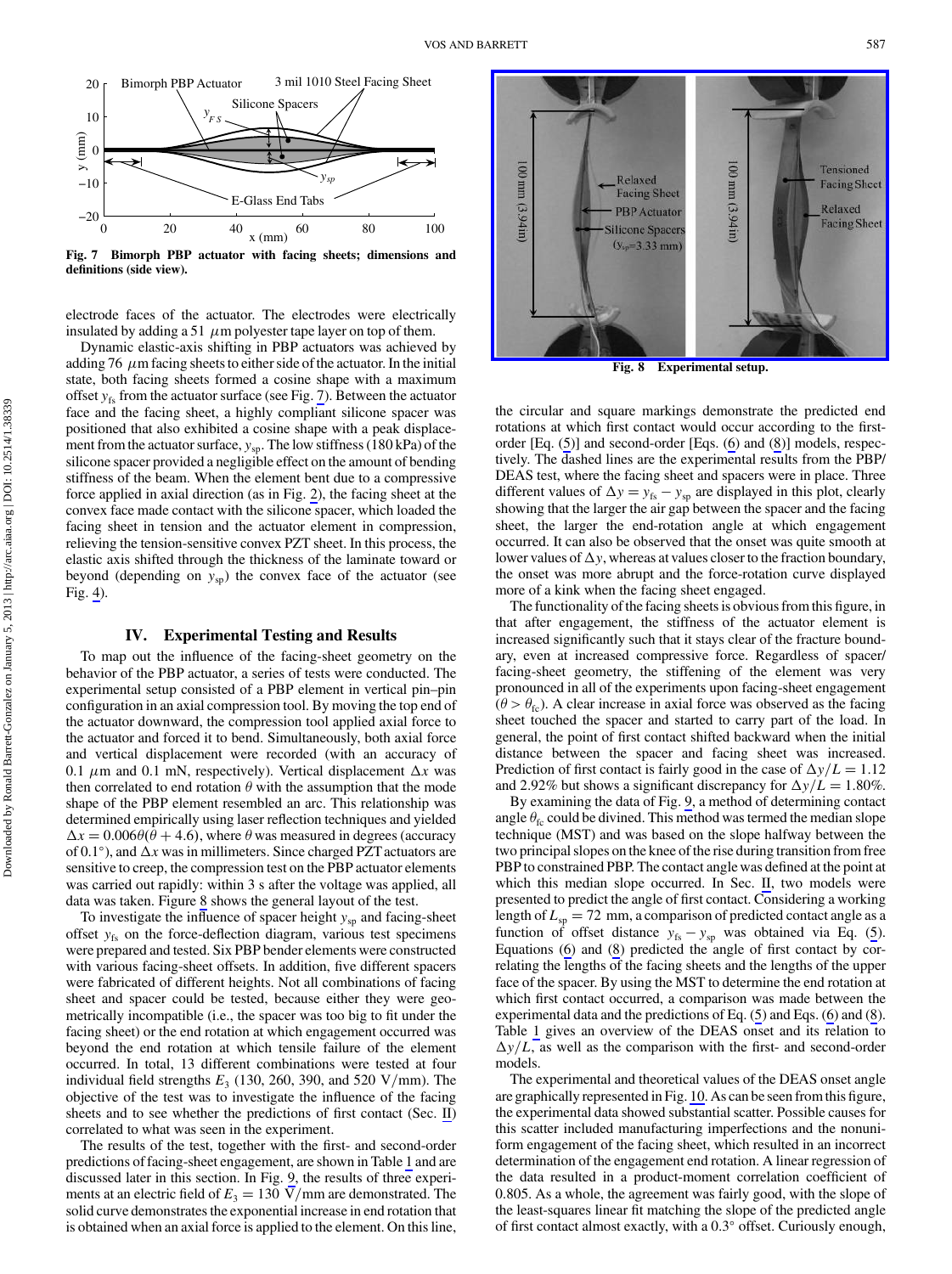Table 1 Results of DEAS experiments

<span id="page-5-0"></span>

| $y_{fs}/L, %$ | $y_{sp}/L, \%$ | $\Delta y/L$ , % | $\theta_{\rm fc}$ , exp. | $\theta_{\rm fc}$ , Eq. (5) | $\theta_{\text{fc}}$ , Eqs. (6) and (8) | $\Delta m/m_a,$ % |
|---------------|----------------|------------------|--------------------------|-----------------------------|-----------------------------------------|-------------------|
| 4.19          | 1.27           | 2.92             | $10.1^\circ$             | $9.2^\circ$                 | $9.4^\circ$                             | 127               |
| 4.19          | 1.65           | 2.54             | $6.9^\circ$              | $8.0^\circ$                 | $8.4^\circ$                             | 139               |
| 4.19          | 2.77           | 1.42             | $3.4^\circ$              | $4.5^\circ$                 | $5.0^\circ$                             | 177               |
| 4.57          | 1.65           | 2.92             | $9.4^\circ$              | $9.2^\circ$                 | $9.5^\circ$                             | 139               |
| 4.57          | 2.77           | 1.80             | $5.4^\circ$              | $5.7^\circ$                 | $6.3^\circ$                             | 177               |
| 4.57          | 3.45           | 1.12             | $4.0^\circ$              | $3.6^\circ$                 | $4.1^\circ$                             | 200               |
| 5.46          | 2.77           | 2.69             | $8.3^\circ$              | $8.5^\circ$                 | $9.1^\circ$                             | 177               |
| 5.46          | 3.45           | 2.01             | $6.1^\circ$              | $6.4^\circ$                 | $7.0^\circ$                             | 200               |
| 5.46          | 4.06           | 1.40             | $3.5^\circ$              | $4.4^\circ$                 | $5.1^\circ$                             | 221               |
| 6.35          | 3.45           | 2.90             | $7.2^\circ$              | $9.1^\circ$                 | $9.9^\circ$                             | 200               |
| 6.35          | 4.06           | 2.29             | $5.0^\circ$              | $7.2^\circ$                 | $8.0^\circ$                             | 221               |
| 6.60          | 4.39           | 2.21             | $5.0^\circ$              | $7.0^\circ$                 | $7.8^\circ$                             | 232               |

the higher-fidelity model considering Eqs. ([6](#page-3-0)) and [\(8\)](#page-3-0) provided poorer correlation with experiment.

Considering Eqs. ([6](#page-3-0)) and [\(8\)](#page-3-0) as the triggering condition for engagement of the facing sheet, at the center of the beam, the elasticaxis shift with end rotation can be seen in Fig. [11](#page-6-0). From Fig. [11,](#page-6-0) it is clear that the elastic axis dynamically shifted from the center of the PBP beam to a distance more than two beam thicknesses above the convex face of the PBP beam at the longitudinal center of the actuator element.

In Table 1, the mass that was added to the actuator by the facingsheet/spacer arrangement is scored in the column under  $\Delta m/m_a$ . For an actuator element employing two spacers, the relation between  $y_{sp}/L$  and  $\Delta m_{sp}$  is as follows:

$$
\Delta m_{\rm sp} = 2\rho_{\rm sp} b_{\rm sp} \int_0^{L_a} \frac{y_{\rm sp}}{2} \left[ 1 - \cos\left(\frac{2\pi x}{L_a}\right) \right] dx = \rho_{\rm sp} b_{\rm sp} y_{\rm sp} L_a \tag{10}
$$

The increase in weight caused by the facing sheet itself was identical for all arrangements and amounted to 1.26 g. Since weight is one of the primary optimization parameters in flight control actuator design, an effort was made to reduce it without losing the benefits of the DEAS on the robustness of the actuator.



Fig. 9 Example of experimental results for PBP element with  $y_{fs}/L = 4.6\%, E_3 = 130 \text{ V/mm}, L = 100 \text{ mm}, \text{and } b = 10 \text{ mm}.$ 

## V. Minimizing Weight of PBP/DEAS Actuator

From Table 1, it is clear that the thinnest spacer gave the least weight increase, and its behavior was still comparable with thicker spacers. In an attempt to reduce the total weight of the actuator even further, the 76  $\mu$ m steel facing sheet was replaced by a 25.4  $\mu$ m steel facing sheet and a 74  $\mu$ m unidirectional carbon-epoxy facing sheet, respectively. This reduced the weight of the facing sheets by 66 and 72%, respectively, and did not have a particular effect on the results. To reduce weight even further, the widths of both the facing sheet and the spacer were reduced to 20% of the actuator width, using a 69- $\mu$ mthick carbon-epoxy facing sheet. Results are shown in Fig. [12](#page-6-0) for a 1.75 mm spacer. The result of this experiment shows that DEAS was still very pronounced and started at  $\theta_{\text{fc}} = 8.7^{\circ}$ .

Two interesting observations can be made from Fig. [12.](#page-6-0) First, the slope of the curves when  $\theta_{fs}$  is surpassed is less steep for this configuration than for the configurations for which the results are displayed in Fig. 9. The smaller slope was caused by the decreased contact area between spacer and facing sheet, which was reduced by 80% with respect to the original arrangement. The smaller contact area gave the spacer a lower resistance to the compressive force induced by the facing sheet (i.e., lower effective compressive stiffness), resulting in a less pronounced DEAS effect.

Second, the curve displays a kink at  $\theta_{fs}$ , rather than a gentle change in slope as for the previous configurations. The kink in the curve indicates that the facing sheet almost simultaneously touched the spacer everywhere on its surface. Because of small misalignments between spacer and facing sheet caused by manufacturing flaws, this



Fig. 10 Empirical relationships between DEAS onset and facing-sheet offset.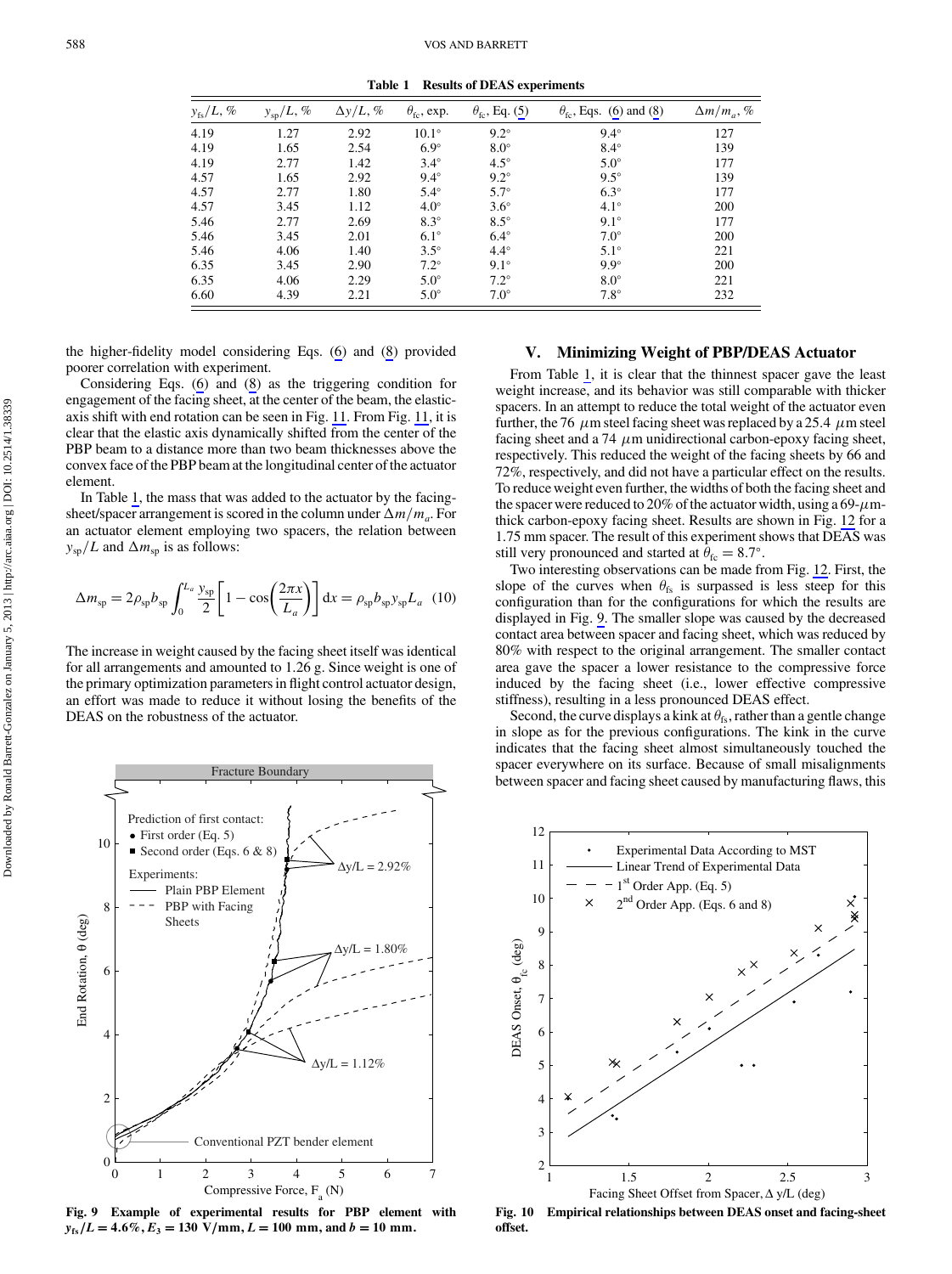<span id="page-6-0"></span>

Fig. 11 Predicted dynamic elastic-axis shift at longitudinal centerline of actuator element:  $y_{fs} = 6.6$  mm and  $y_{sp} = 4.4$  mm.



Fig. 12 Results for minimum weight facing-sheet arrangement.

uniform onset could not be achieved in the wider-facing-sheet arrangements of Fig. [9](#page-5-0). This resulted in a more gentle onset of the wider-facing-sheet configurations, which is generally not desirable, as it is less predictable. From Fig. [9](#page-5-0), it can be seen that the secondorder first-contact estimation accurately (less than 0.1%) predicted the end rotation at which the facing-sheet onset occurred. The firstorder theory predicted within 5% of the measured angle of facingsheet onset. The total mass increment due to spacer and facing sheet in this configuration amounted to 0.39 g, which was only a 12% increase with respect to the baseline PBP actuator.

#### VI. Conclusions

PBP actuator elements have shown superior behavior over conventional piezoelectric bender elements. By applying an axial force, both end-moment and end-rotation levels were magnified simultaneously upto a factor of 4, resulting in highly curved actuator elements. To prevent the convex actuator face from mechanical fracture and depoling, a new concept that relied on through-the-thickness shifting of the elastic axis was conceived. This concept composed of adding a set of facing sheets on either side of the element that would only carry tensile loads at high curvatures and thereby relieve the tensionsensitive convex actuator face. Facing-sheet engagement effectively

stiffened the actuator, making it less prone to bending. By adding lowstiffness silicone spacers between the facing sheet and the actuator element, the amount of stiffening upon facing-sheet engagement could be adjusted. Experimental tests were done on a variety of spacer and facing-sheets geometry, demonstrating the DEAS principle for each of the configurations. It was shown that the first-order theory gave a better prediction than the higher-fidelity model of facing-sheet engagement. Analytic modeling of the PBP element with DEAS showed the same trends as were seen in the experiments. Although the experimental data showed considerable scatter due to the nonlinear nature of the problem, several DEAS onset angles were predicted to within 2%. However, higher-fidelity models are required to properly capture the behavior of the elements during axial loading. Experimental testing showed that DEAS onsets could be designed to occur at deflections as little as 2 deg to more than 8 deg of end rotation. Similarly, DEAS stiffnesses following onset were demonstrated to be as much as an order of magnitude greater than simple PBP beam stiffnesses, with a shift of elastic axis completely off the PBP beam itself at high deflections. In an effort to save weight on spacer/facingsheet arrangement, the widths of both spacer and facing sheet were reduced to 20% of the actuator width, and a 69  $\mu$ m carbon-epoxy facing sheet was used. Because of the smaller spacer width, uniform onset of the facing sheet was ensured, which was shown to correlate accurately to the higher-fidelity model predicting the end rotation of facing-sheet engagement. This configuration added only 12% to the total actuator weight. The minor increase in weight and the increased actuator robustness make the facing-sheet-equipped PBP actuator an excellent replacement for flight control actuators in subscale UAVs.

#### Acknowledgments

The research presented in this paper was sponsored by the Aerospace Engineering Department of the University of Kansas. The authors would like to acknowledge the great contribution of Paolo Tiso to the work that is presented in this paper.

#### References

- [1] Barrett, R., "Adaptive Aerostructures—The First Decade of Flight on Uninhabited Aerospace Systems," Proceedings of SPIE: The International Society for Optical Engineering, Vol. 5388, Sept. 2004, pp. 190–201.
	- doi:[10.1117/12.536681 pp.190-201](http://dx.doi.org/10.1117/12.536681 pp.190-201)
- [2] Barrett, R., Burger, C., and Melian, J., "Recent Advances in Uninhabited Aerial Vehicle (UAV) Flight Control with Adaptive Aerostructures," Proceedings of the 2001 Conference on Smart Technology Demonstrators and Devices, Inst. of Physics, Philadelphia, June 2002, pp. 1–11.
- [3] Mabe, J. H., Calkins, F. T., and Butler, G. W., "Boeings Variable Geometry Chevron, Morphing Aerostructure for Jet Noise Reduction," 47th AIAA/ASME/ASCE/AHS/ASC Structures, Structural Dynamics, and Materials Conference, AIAA Paper 2006-2142, Newport, RI, 1– 4 May 2006.
- [4] Turner, T. L., Buehrle, R. D., Cano, R. J., and Fleming, G. A., "Modeling, Fabrication, and Testing of a SMA Hybrid Composite Jet Engine Chevron Concept," Journal of Intelligent Material Systems and Structures, Vol. 17, No. 6, June 2006, pp. 483–497. doi:[10.1177/1045389X06058795](http://dx.doi.org/10.1177/1045389X06058795)
- [5] Vos, R., Barrett, R., DeBreuker, R., and Tiso, P., "Post-Buckled Precompressed (PBP) Elements: A New Class of Control Actuators for Morphing Wing UAVs," Smart Materials and Structures, Vol. 16, No. 3, June 2007, pp. 919–926. doi:[10.1088/0964-1726/16/3/042](http://dx.doi.org/10.1088/0964-1726/16/3/042)
- [6] Xu, W., and King, T., "Flexure Hinges for Piezoelectric Displacement Amplifiers: Flexibility, Accuracy, and Stress Considerations," Precision Engineering, Vol. 19, No. 1, July 1996, pp. 4–10. doi:[10.1016/0141-6359\(95\)00056-9](http://dx.doi.org/10.1016/0141-6359(95)00056-9)
- [7] Moskalik, A. J., and Brei, D., "Quasi-Static Behavior of Individual C-Block Piezoelectric Actuators," Journal of Intelligent Material Systems and Structures, Vol. 8, No. 7, 1997, pp. 571–587. doi:[10.1177/1045389X9700800702](http://dx.doi.org/10.1177/1045389X9700800702)
- [8] Dogan, A., Uchino, K., and Newnham, R. E., "Composite Piezoelectric Transducer with Truncated Conical Endcaps Cymbal," IEEE Transactions on Ultrasonics, Ferroelectrics, and Frequency Control, Vol. 44, No. 3, May 1997, pp. 597–605.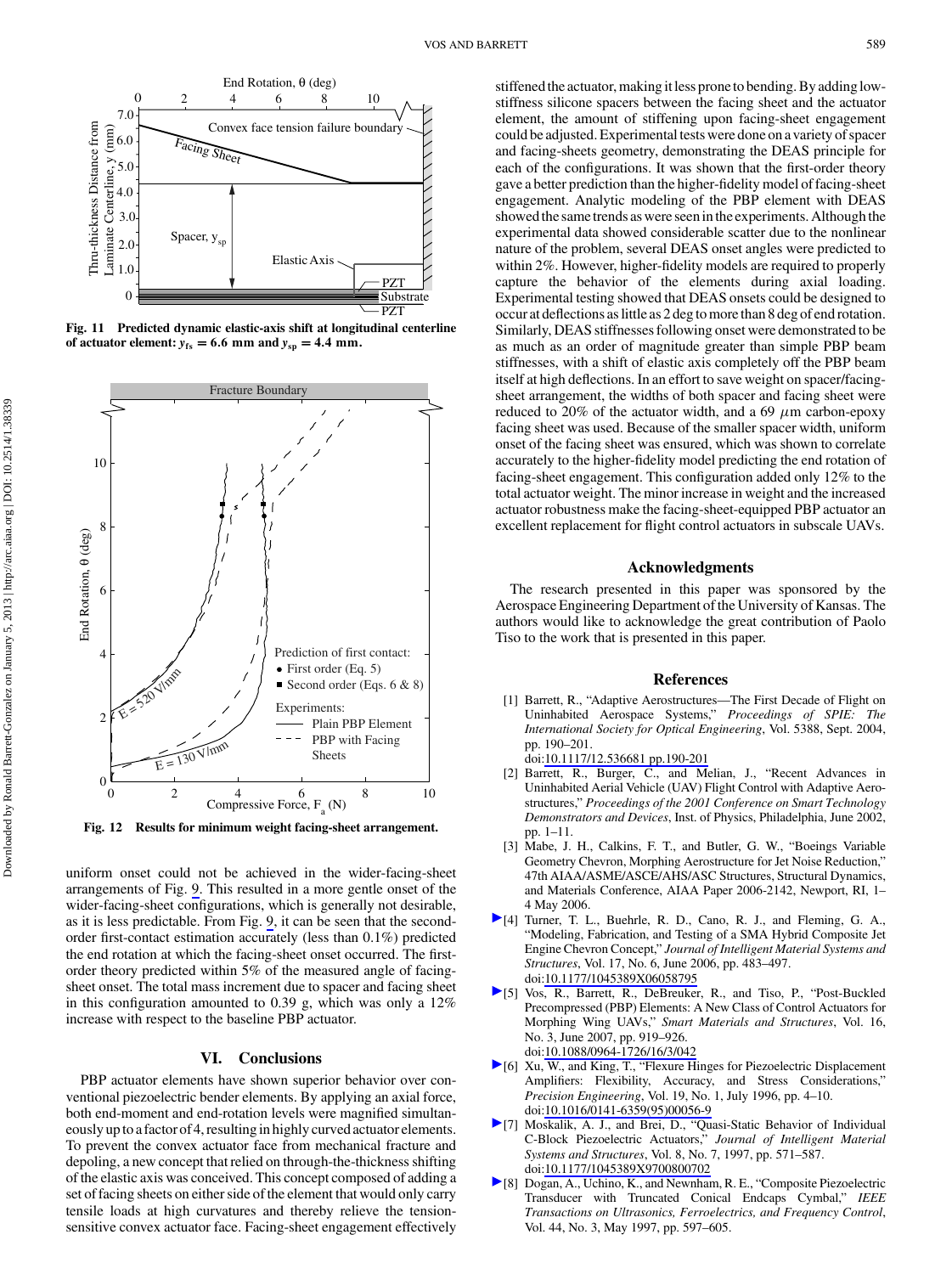doi:[10.1109/58.658312](http://dx.doi.org/10.1109/58.658312)

- <span id="page-7-0"></span>[9] Ervin, J. D., and Brei, D., "Recurve Piezoelectric-Strain-Amplifying Actuator Architecture," IEEE/ASME Transactions on Mechatronics, Vol. 3, 1998, pp. 293–301. doi:[10.1109/3516.736163](http://dx.doi.org/10.1109/3516.736163)
- [10] Prechtl, E. F., and Hall, S. R., "Design of a High Efficiency, Large Stroke, Electromechanical Actuator," Smart Materials and Structures, Vol. 8, No. 1, 1999, pp. 13–30. doi:[10.1088/0964-1726/8/1/002](http://dx.doi.org/10.1088/0964-1726/8/1/002)
- [11] Lee, T., and Chopra, I., "Design of Piezostack-Driven Trailing-Edge Flap Actuator for Helicopter Rotors," Smart Materials and Structures, Vol. 10, No. 1, 2001, pp. 15–24. doi:[10.1088/0964-1726/10/1/302](http://dx.doi.org/10.1088/0964-1726/10/1/302)
	- [12] Schwartz, R. W., and Narayanan, M., "Electroactive Apparatus and Methods," International Patent No. PCT/US02/09698, Clemson Univ., Clemson, SC, 28 March 2002.
- [13] Mtawa, A., Sun, B., and Gryzagoridis, J., "An Investigation of the Influence of Substrate Geometry and Material Properties on the Performance of the C-Shape Piezoelectric Actuator," Smart Materials and Structures, Vol. 16, No. 4, 2007, pp. 1036–1042. doi:[10.1088/0964-1726/16/4/011](http://dx.doi.org/10.1088/0964-1726/16/4/011)
- [14] Jiang, J., and Mockensturm, E., "A Motion Amplifier Using an Axially Driven Buckling Beam 1: Design and Experiments," Nonlinear Dynamics, Vol. 43, 2006, pp. 391–409. doi:[10.1007/s11071-006-0762-x](http://dx.doi.org/10.1007/s11071-006-0762-x)
- [15] Kim, J.-S.,Wang, K. W., and Smith, E. C., "Synthesis and Control of Piezoelectric Resonant Actuation Systems with Buckling-Beam Motion Amplifier," AIAA Journal, Vol. 46, No. 3, March 2008, pp. 787– 791.

doi:[10.2514/1.32216](http://dx.doi.org/10.2514/1.32216)

[16] Kim, J.-S., Wang, K. W., and Smith, E. C., "Development of a Resonant Trailing-Edge Flap Actuation System for Helicopter Rotor Vibration Control," Smart Materials and Structures, Vol. 16, No. 6, Oct. 2007, pp. 2275–2285.

doi:[10.1088/0964-1726/16/6/030](http://dx.doi.org/10.1088/0964-1726/16/6/030)

- [17] Lesieutre, G., and Davis, C., "Transfer Having a Coupling Coefficient Higher than its Active Material," U.S. Patent 6,236,143, May 2001.
- [18] Lesieutre, G., and Davis, C., "Can a Coupling Coefficient of a Piezoelectric Device Be Higher than Those of its Active Material?" Journal of Intelligent Material Systems and Structures, , Vol. 8, No. 10,

1997, pp. 859–867.

doi:[10.1177/1045389X9700801005](http://dx.doi.org/10.1177/1045389X9700801005)

- [19] Barrett, R., and Tiso, P., "PBP Adaptive Actuator Device and Embodiments," International Patent Number: PCT/NL2005/000054 by Delft Univ. of Technology, 18 Feb. 2005.
- [20] Clingman, D. J., and Ruggeri, R. T., "Mechanical Strain Energy Shuttle for Aircraft Morphing via Wing Twist or Structural Deformation," Proceedings of SPIE: The International Society for Optical Engineering, Vol. 5388, 2004, pp. 288–296. doi:[10.1117/12.538681](http://dx.doi.org/10.1117/12.538681 )
- [21] Clingman, D. J., "Development of an Aerodynamic Synthetic Jet Actuator Based on a Piezoceramic Buckled Beam," M.S. Thesis, Univ. of Maryland, College Park, MD, Dec. 2006.
- [22] DeBreuker, R., Tiso, P., Vos, R., and Barrett, R., "Nonlinear Semi-Analytical Modeling of Post- Buckled Precompressed (PBP) Piezoelectric Actuators for UAV Flight Control," 47th AIAA/ASME/ ASCE/AHS/ASC Structures, Structural Dynamics and Materials Conference, AIAA Paper 2006-1795, Newport, RI, 1–4 May 2006.
- [23] Giannopoulos, G., Monreal1, J., and Vantomme, J., "Snap-Through Buckling Behavior of Piezoelectric Bimorph Beams 1: Analytical And Numerical Modeling," Smart Materials and Structures, Vol. 16, No. 4, 2007, pp. 1148–1157. doi:[10.1088/0964-1726/16/4/024](http://dx.doi.org/10.1088/0964-1726/16/4/024)
- [24] Barrett, R., McMurtry, R., Vos, R., DeBreuker, R., and Tiso, P., "Post-Buckled Precompressed Piezo-Electric Flight Control Actuator Design Development and Demonstration," Smart Materials and Structures, Vol. 15, No. 5, Oct. 2006, pp. 1323–1331. doi:[10.1088/0964-1726/15/5/022](http://dx.doi.org/10.1088/0964-1726/15/5/022)
- $\geq$  [25] Vos, R., DeBreuker, R., Barrett, R., and Tiso, P., "Morphing Wing Flight Control via Post-Buckled Precompressed Piezoelectric Actuators,' Journal of Aircraft, Vol. 44, No. 4, July–Aug. 2007, pp. 1060–1069. doi:[10.2514/1.21292](http://dx.doi.org/10.2514/1.21292)
	- [26] Barrett, R., Vos, R., and DeBreuker, R., "Post-Buckled Precompressed (PBP) Subsonic Micro Flight Control Actuators and Surfaces,' Proceedings of SPIE: The International Society for Optical Engineering, Vol. 6525, March 2007, Paper 65259M. doi:[10.1117/12.711561](http://dx.doi.org/10.1117/12.711561)

C. Cesnik Associate Editor